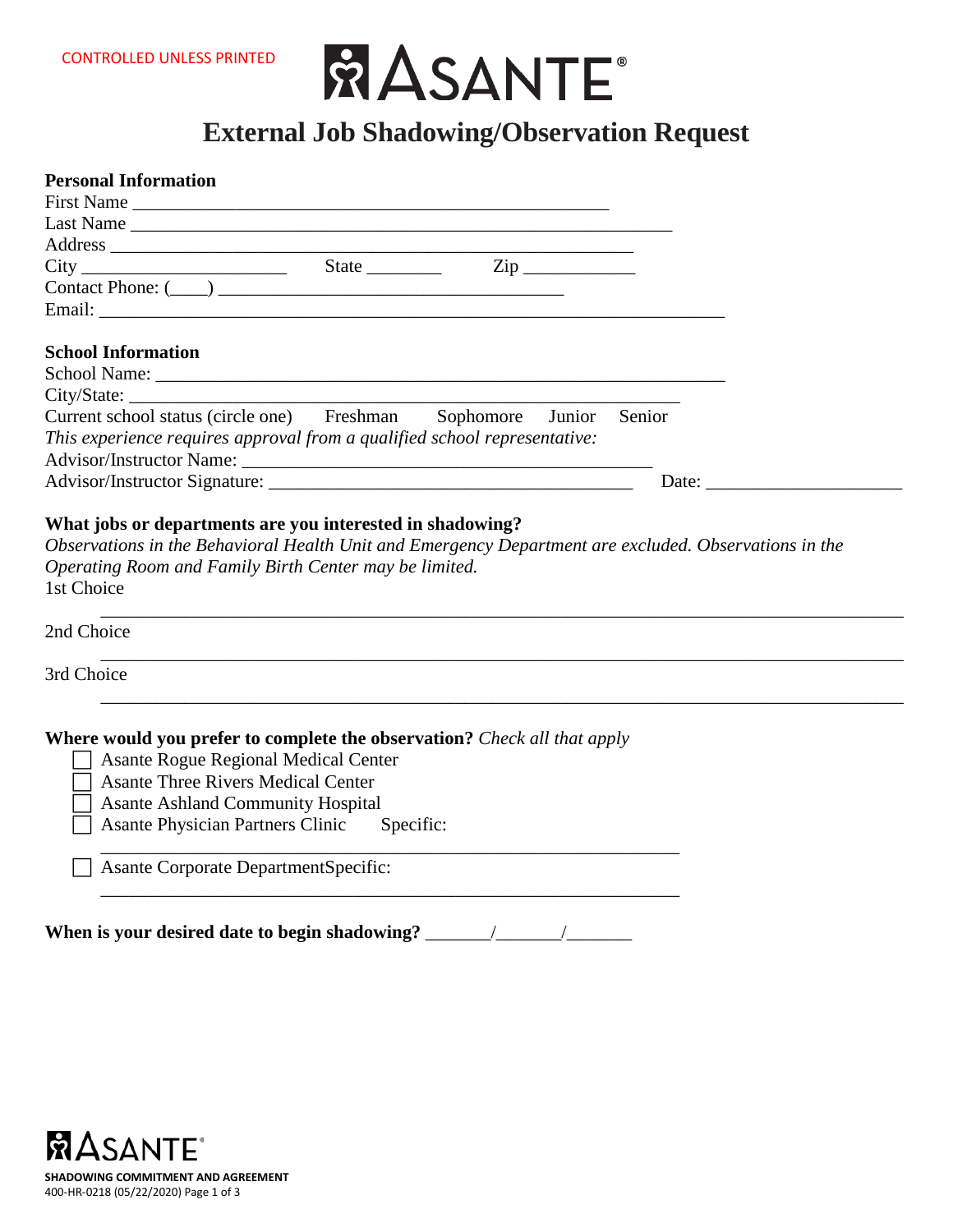#### CONTROLLED UNLESS PRINTED

## **Job Shadowing/Observation Commitment and Agreement**

- I shall hold absolutely confidential all information that I may obtain directly or indirectly concerning patients, doctors, or personnel and not seek to obtain confidential information from a patient.
- This experience is granted to me with no contemplation or consideration of future employment. I understand that I am not an employee of Asante or any of its subsidiaries or affiliates, and am not entitled to any wages or benefits, including, but not limited to: social security benefits, workers' compensation benefits, and retirement benefits.
- I shall be punctual and conscientious; conduct myself with dignity, courtesy, and consideration of others; and endeavor to make my appearance professional in quality.
- I shall not use any cellular devices during my observation time.
- I will abide by the dress code guidelines per the Asante Dress Code Policy (400-CORP-HR-0014) as well as obtain a temporary badge through Security per Identification Badges policy (400-PE-0124).
- I will abide by Asante's Influenza Vaccination and Masking Policy (400-ACCR-QM-0021).
- I shall at all times uphold Asante's Mission, Vision, Values and Code of Conduct.
- I understand that Asante reserves the right to terminate any shadowing agreement as a result of failure to comply with Asante policies, rules, and regulations; (b) shadowing experience guidelines; (c) or any other circumstances which, in the judgment of the mentor and/or Director of HR Administration and Employee & Labor Relations, would make any continued experience contrary to the best interests of Asante.
- I understand that I am not covered under Asante's medical insurance if an injury or illness occurs while I am participating in the job shadow experience. I also acknowledge the risks associated with shadowing in a hospital environment, where health-acquired conditions are possible. I understand that participants *must* have their own personal medical insurance during their service.\*
- I understand that I must provide current immunization records prior to my experience. (These records are typically available at your primary care provider or high school).
- I shall submit to examinations, which may include chest X-rays, skin tests, appropriate laboratory tests, and immunizations, that may be necessary as part of my shadowing experience. Failure to do so may result in revocation or termination of the shadow/observation experience.
- I authorize Asante to photograph/video-record me or permit other persons to photograph/video-record me for the purpose of publication by either Asante or the media in all forms and in all manners.

### **I have read each of the above conditions, and I agree to abide by them.**

| <b>Print Name</b>                         | Signature                             | Date                    |
|-------------------------------------------|---------------------------------------|-------------------------|
| Name of Parent/Legal Guardian if under 18 | Signature                             | Date                    |
| $\ast$<br>Medical Insurance Carrier Name  |                                       | Policy/Group number/ID# |
| <b>Emergency Contact Name</b>             | <b>Emergency Contact Phone Number</b> |                         |

**Please return completed form to the Asante Department Manager for their records.**

**SHADOWING COMMITMENT AND AGREEMENT** 400-HR-0218 (05/22/2020) Page 2 of 3